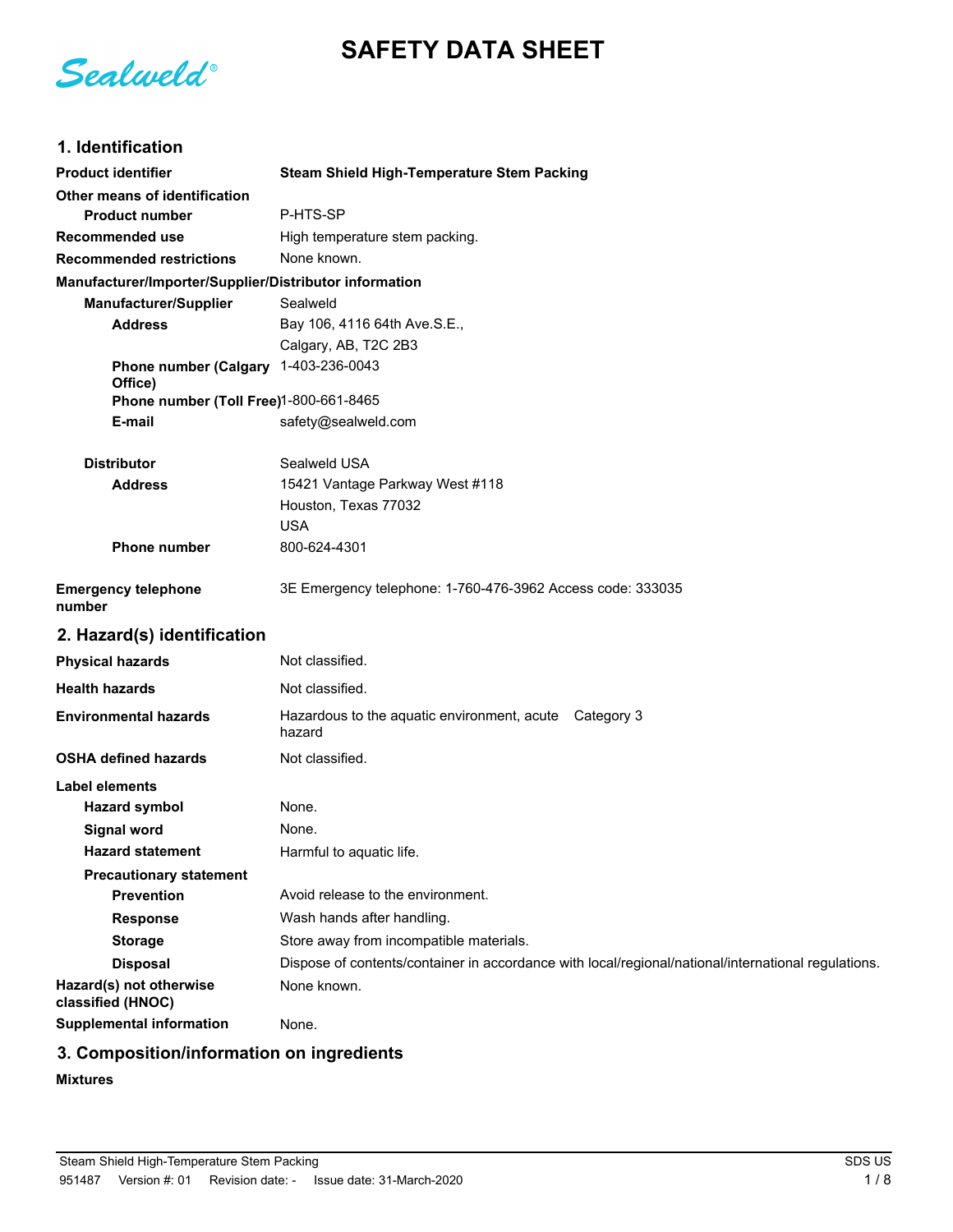| <b>Chemical name</b>                                                                |                                                                                                                                                                                                                                                                                                                                                                                                                                                                                                                              | <b>CAS number</b> | $\%$        |
|-------------------------------------------------------------------------------------|------------------------------------------------------------------------------------------------------------------------------------------------------------------------------------------------------------------------------------------------------------------------------------------------------------------------------------------------------------------------------------------------------------------------------------------------------------------------------------------------------------------------------|-------------------|-------------|
| Silica gel, precipitated,<br>crystalline-free                                       |                                                                                                                                                                                                                                                                                                                                                                                                                                                                                                                              | 112926-00-8       | < 20        |
| Calcium carbonate                                                                   |                                                                                                                                                                                                                                                                                                                                                                                                                                                                                                                              | 471-34-1          | < 15        |
| Mineral oil, petroleum<br>distillates, solvent-refined<br>(severe) heavy paraffinic |                                                                                                                                                                                                                                                                                                                                                                                                                                                                                                                              | 64741-88-4        | < 15        |
| Molybdenum disulfide                                                                |                                                                                                                                                                                                                                                                                                                                                                                                                                                                                                                              | 1317-33-5         | $0.5 - 3.5$ |
| Benzenesulfonic acid,<br>dodecyl-, calcium salt                                     |                                                                                                                                                                                                                                                                                                                                                                                                                                                                                                                              | 26264-06-2        | < 2         |
| <b>Composition comments</b>                                                         | All concentrations are in percent by weight unless otherwise indicated.<br>Components not listed are either non-hazardous or are below reportable limits.                                                                                                                                                                                                                                                                                                                                                                    |                   |             |
| 4. First-aid measures                                                               |                                                                                                                                                                                                                                                                                                                                                                                                                                                                                                                              |                   |             |
| <b>Inhalation</b>                                                                   | Move to fresh air. Call a physician if symptoms develop or persist.                                                                                                                                                                                                                                                                                                                                                                                                                                                          |                   |             |
| <b>Skin contact</b>                                                                 | Wash off with soap and water. Get medical attention if irritation develops and persists.                                                                                                                                                                                                                                                                                                                                                                                                                                     |                   |             |
|                                                                                     | When using high pressure equipment, injection of product under the skin can occur. If product is<br>injected into or under the skin, or into any part of the body, regardless of the appearance of the<br>wound or its size, the individual should be evaluated immediately by a physician as a surgical<br>emergency. Even though initial symptoms from high pressure injection may be minimal or absent,<br>early surgical treatment within the first few hours may significantly reduce the ultimate extent of<br>injury. |                   |             |
| Eye contact                                                                         | Rinse with water. Get medical attention if irritation develops and persists.                                                                                                                                                                                                                                                                                                                                                                                                                                                 |                   |             |
| Ingestion                                                                           | Rinse mouth. Get medical attention if symptoms occur.                                                                                                                                                                                                                                                                                                                                                                                                                                                                        |                   |             |
| <b>Most important</b><br>symptoms/effects, acute and<br>delayed                     | Direct contact with eyes may cause temporary irritation. Prolonged or repeated skin contact may<br>cause irritation.                                                                                                                                                                                                                                                                                                                                                                                                         |                   |             |
| Indication of immediate<br>medical attention and special<br>treatment needed        | Treat symptomatically.                                                                                                                                                                                                                                                                                                                                                                                                                                                                                                       |                   |             |
| <b>General information</b>                                                          | Ensure that medical personnel are aware of the material(s) involved, and take precautions to<br>protect themselves.                                                                                                                                                                                                                                                                                                                                                                                                          |                   |             |
| 5. Fire-fighting measures                                                           |                                                                                                                                                                                                                                                                                                                                                                                                                                                                                                                              |                   |             |
| Suitable extinguishing media                                                        | Water fog. Foam. Dry chemical powder. Carbon dioxide (CO2).                                                                                                                                                                                                                                                                                                                                                                                                                                                                  |                   |             |
| Unsuitable extinguishing<br>media                                                   | Do not use water jet as an extinguisher, as this will spread the fire.                                                                                                                                                                                                                                                                                                                                                                                                                                                       |                   |             |
| Specific hazards arising from<br>the chemical                                       | During fire, gases hazardous to health may be formed. Combustion products may include: carbon<br>oxides, nitrogen oxides, sulfur oxides, calcium oxide.                                                                                                                                                                                                                                                                                                                                                                      |                   |             |
| Special protective equipment<br>and precautions for firefighters                    | Self-contained breathing apparatus and full protective clothing must be worn in case of fire.                                                                                                                                                                                                                                                                                                                                                                                                                                |                   |             |
| <b>Fire fighting</b><br>equipment/instructions                                      | Move containers from fire area if you can do so without risk.                                                                                                                                                                                                                                                                                                                                                                                                                                                                |                   |             |
| <b>Specific methods</b>                                                             | Use standard firefighting procedures and consider the hazards of other involved materials.                                                                                                                                                                                                                                                                                                                                                                                                                                   |                   |             |
| <b>General fire hazards</b>                                                         | No unusual fire or explosion hazards noted.                                                                                                                                                                                                                                                                                                                                                                                                                                                                                  |                   |             |
| 6. Accidental release measures                                                      |                                                                                                                                                                                                                                                                                                                                                                                                                                                                                                                              |                   |             |
| Personal precautions,<br>protective equipment and<br>emergency procedures           | Keep unnecessary personnel away. For personal protection, see section 8 of the SDS.                                                                                                                                                                                                                                                                                                                                                                                                                                          |                   |             |
| <b>Methods and materials for</b><br>containment and cleaning up                     | Large Spills: Stop the flow of material, if this is without risk. Dike the spilled material, where this is<br>possible. Absorb in vermiculite, dry sand or earth and place into containers. Following product<br>recovery, flush area with water.                                                                                                                                                                                                                                                                            |                   |             |
|                                                                                     | Small Spills: Wipe up with absorbent material (e.g. cloth, fleece). Clean surface thoroughly to<br>remove residual contamination.                                                                                                                                                                                                                                                                                                                                                                                            |                   |             |
|                                                                                     | Never return spills to original containers for re-use. For waste disposal, see section 13 of the SDS.                                                                                                                                                                                                                                                                                                                                                                                                                        |                   |             |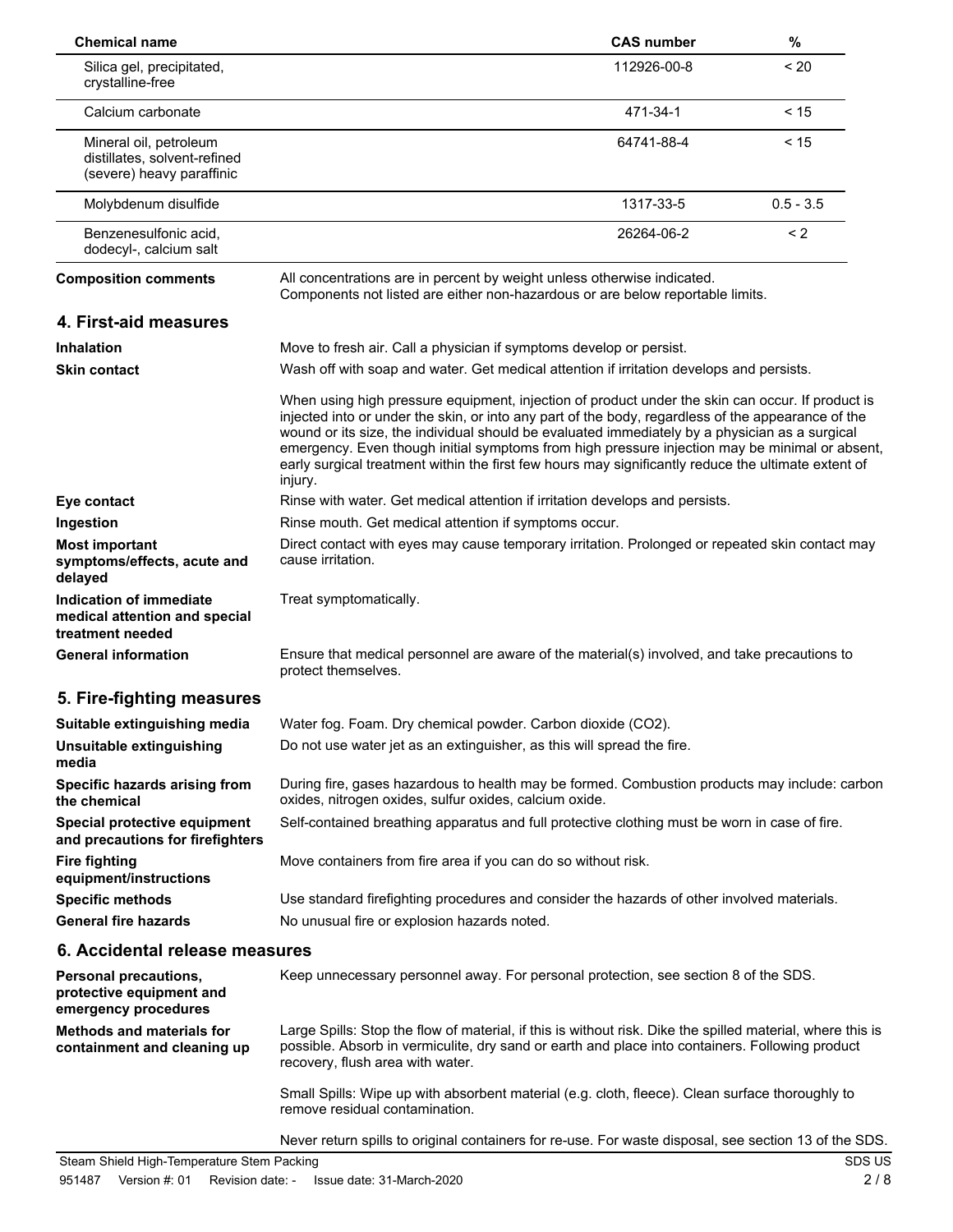### **7. Handling and storage**

**Precautions for safe handling** Observe good industrial hygiene practices.

Store in tightly closed container. Store away from incompatible materials (see Section 10 of the SDS). **Conditions for safe storage, including any incompatibilities**

#### **8. Exposure controls/personal protection**

#### **Occupational exposure limits**

#### **US. OSHA Table Z-1 Limits for Air Contaminants (29 CFR 1910.1000)**

| <b>Components</b>                                                                                       | <b>Type</b>                                                                                                                                                                                                                                                                                                                                                        | Value             | Form                 |
|---------------------------------------------------------------------------------------------------------|--------------------------------------------------------------------------------------------------------------------------------------------------------------------------------------------------------------------------------------------------------------------------------------------------------------------------------------------------------------------|-------------------|----------------------|
| Mineral oil, petroleum<br>distillates, solvent-refined<br>(severe) heavy paraffinic<br>(CAS 64741-88-4) | PEL                                                                                                                                                                                                                                                                                                                                                                | $5$ mg/m $3$      | Mist.                |
|                                                                                                         |                                                                                                                                                                                                                                                                                                                                                                    | 2000 mg/m3        |                      |
|                                                                                                         |                                                                                                                                                                                                                                                                                                                                                                    | 500 ppm           |                      |
| Molybdenum disulfide (CAS<br>$1317 - 33 - 5$                                                            | PEL                                                                                                                                                                                                                                                                                                                                                                | $15 \text{ mg/m}$ | Total dust.          |
| US. OSHA Table Z-3 (29 CFR 1910.1000)                                                                   |                                                                                                                                                                                                                                                                                                                                                                    |                   |                      |
| <b>Components</b>                                                                                       | <b>Type</b>                                                                                                                                                                                                                                                                                                                                                        | <b>Value</b>      |                      |
| Silica gel, precipitated,<br>crystalline-free (CAS<br>112926-00-8)                                      | <b>TWA</b>                                                                                                                                                                                                                                                                                                                                                         | $0.8$ mg/m $3$    |                      |
|                                                                                                         |                                                                                                                                                                                                                                                                                                                                                                    | 20 mppcf          |                      |
| <b>US. ACGIH Threshold Limit Values</b>                                                                 |                                                                                                                                                                                                                                                                                                                                                                    |                   |                      |
| <b>Components</b>                                                                                       | <b>Type</b>                                                                                                                                                                                                                                                                                                                                                        | Value             | Form                 |
| Mineral oil, petroleum<br>distillates, solvent-refined<br>(severe) heavy paraffinic<br>(CAS 64741-88-4) | <b>TWA</b>                                                                                                                                                                                                                                                                                                                                                         | $5 \text{ mg/m}$  | Inhalable fraction.  |
| Molybdenum disulfide (CAS<br>$1317 - 33 - 5$                                                            | <b>TWA</b>                                                                                                                                                                                                                                                                                                                                                         | $3$ mg/m $3$      | Respirable fraction. |
|                                                                                                         |                                                                                                                                                                                                                                                                                                                                                                    | 10 $mg/m3$        | Inhalable fraction.  |
| US. NIOSH: Pocket Guide to Chemical Hazards                                                             |                                                                                                                                                                                                                                                                                                                                                                    |                   |                      |
| <b>Components</b>                                                                                       | <b>Type</b>                                                                                                                                                                                                                                                                                                                                                        | <b>Value</b>      | Form                 |
| Calcium carbonate (CAS<br>471-34-1)                                                                     | <b>TWA</b>                                                                                                                                                                                                                                                                                                                                                         | $5$ mg/m $3$      | Respirable.          |
|                                                                                                         |                                                                                                                                                                                                                                                                                                                                                                    | 10 mg/m3          | Total                |
| Mineral oil, petroleum<br>distillates, solvent-refined<br>(severe) heavy paraffinic<br>(CAS 64741-88-4) | Ceiling                                                                                                                                                                                                                                                                                                                                                            | 1800 mg/m3        |                      |
|                                                                                                         | <b>STEL</b>                                                                                                                                                                                                                                                                                                                                                        | 10 $mg/m3$        | Mist.                |
| Silica gel, precipitated,<br>crystalline-free (CAS<br>112926-00-8)                                      | <b>TWA</b>                                                                                                                                                                                                                                                                                                                                                         | $6$ mg/m $3$      |                      |
| <b>Biological limit values</b>                                                                          | No biological exposure limits noted for the ingredient(s).                                                                                                                                                                                                                                                                                                         |                   |                      |
| Appropriate engineering<br>controls                                                                     | Good general ventilation should be used. Ventilation rates should be matched to conditions. If<br>applicable, use process enclosures, local exhaust ventilation, or other engineering controls to<br>maintain airborne levels below recommended exposure limits. If exposure limits have not been<br>established, maintain airborne levels to an acceptable level. |                   |                      |
| <b>Eye/face protection</b>                                                                              | Individual protection measures, such as personal protective equipment<br>If contact is likely, safety glasses with side shields are recommended.                                                                                                                                                                                                                   |                   |                      |
|                                                                                                         |                                                                                                                                                                                                                                                                                                                                                                    |                   |                      |
| <b>Skin protection</b><br><b>Hand protection</b>                                                        |                                                                                                                                                                                                                                                                                                                                                                    |                   |                      |
|                                                                                                         | For prolonged or repeated skin contact use suitable protective gloves. Suitable gloves can be<br>recommended by the glove supplier.                                                                                                                                                                                                                                |                   |                      |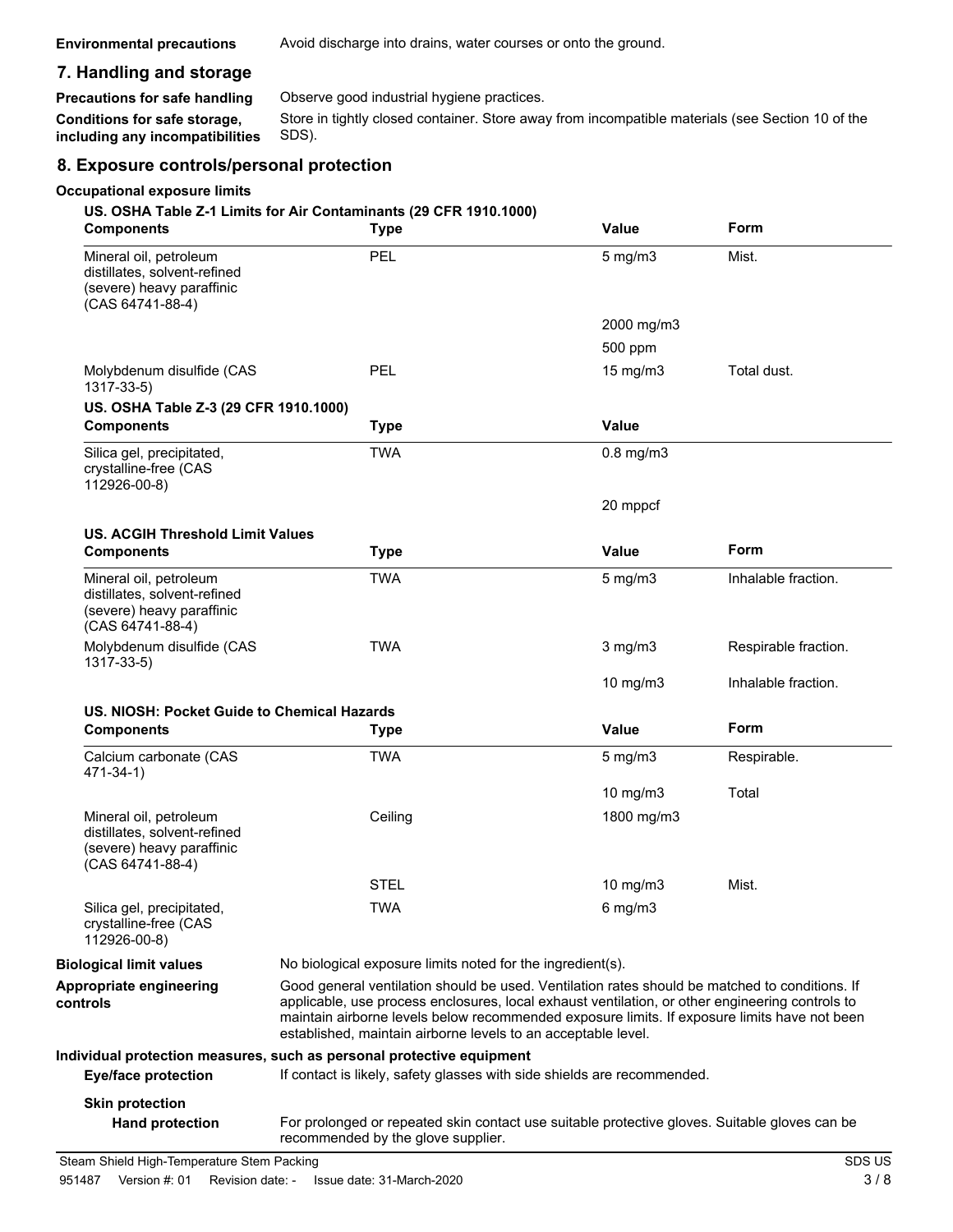| <b>Skin protection</b>            |                                                                                                                                                                                                                             |
|-----------------------------------|-----------------------------------------------------------------------------------------------------------------------------------------------------------------------------------------------------------------------------|
| <b>Other</b>                      | Wear suitable protective clothing.                                                                                                                                                                                          |
| <b>Respiratory protection</b>     | In case of insufficient ventilation, wear suitable respiratory equipment.                                                                                                                                                   |
| <b>Thermal hazards</b>            | Wear appropriate thermal protective clothing, when necessary.                                                                                                                                                               |
| General hygiene<br>considerations | Always observe good personal hygiene measures, such as washing after handling the material<br>and before eating, drinking, and/or smoking. Routinely wash work clothing and protective<br>equipment to remove contaminants. |

### **9. Physical and chemical properties**

| Appearance                                        |                                                                                               |
|---------------------------------------------------|-----------------------------------------------------------------------------------------------|
| <b>Physical state</b>                             | Solid.                                                                                        |
| Form                                              | Semi solid.                                                                                   |
| Color                                             | Black.                                                                                        |
| Odor                                              | Mild.                                                                                         |
| <b>Odor threshold</b>                             | Not available.                                                                                |
| pH                                                | Not available.                                                                                |
| Melting point/freezing point                      | Not available.                                                                                |
| Initial boiling point and boiling<br>range        | Not available.                                                                                |
| <b>Flash point</b>                                | > 356.0 °F (> 180.0 °C) Open Cup                                                              |
| <b>Evaporation rate</b>                           | Not available.                                                                                |
| Flammability (solid, gas)                         | Not applicable.                                                                               |
| Upper/lower flammability or explosive limits      |                                                                                               |
| <b>Flammability limit - lower</b><br>(%)          | Not available.                                                                                |
| <b>Flammability limit - upper</b><br>(%)          | Not available.                                                                                |
| Vapor pressure                                    | < 0.0008 kPa (77 °F (25 °C))                                                                  |
| Vapor density                                     | Not available.                                                                                |
| <b>Relative density</b>                           | Not available.                                                                                |
| Solubility(ies)                                   |                                                                                               |
| Solubility (water)                                | Negligible.                                                                                   |
| <b>Partition coefficient</b><br>(n-octanol/water) | Not available.                                                                                |
| <b>Auto-ignition temperature</b>                  | Not available.                                                                                |
| <b>Decomposition temperature</b>                  | Not available.                                                                                |
| <b>Viscosity</b>                                  | 270 - 330 Cone penetration (ASTM D217).                                                       |
| <b>Other information</b>                          |                                                                                               |
| <b>Explosive properties</b>                       | Not explosive.                                                                                |
| <b>Oxidizing properties</b>                       | Not oxidizing.                                                                                |
| 10. Stability and reactivity                      |                                                                                               |
| <b>Reactivity</b>                                 | The product is stable and non-reactive under normal conditions of use, storage and transport. |
| <b>Chemical stability</b>                         | Material is stable under normal conditions.                                                   |
| <b>Possibility of hazardous</b><br>reactions      | No dangerous reaction known under conditions of normal use.                                   |
| <b>Conditions to avoid</b>                        | Excessive heat. Contact with incompatible materials.                                          |
| Incompatible materials                            | Strong oxidizing agents.                                                                      |
| <b>Hazardous decomposition</b><br>products        | No hazardous decomposition products are known.                                                |
|                                                   |                                                                                               |

### **11. Toxicological information**

#### **Information on likely routes of exposure**

**Inhalation** No adverse effects due to inhalation are expected.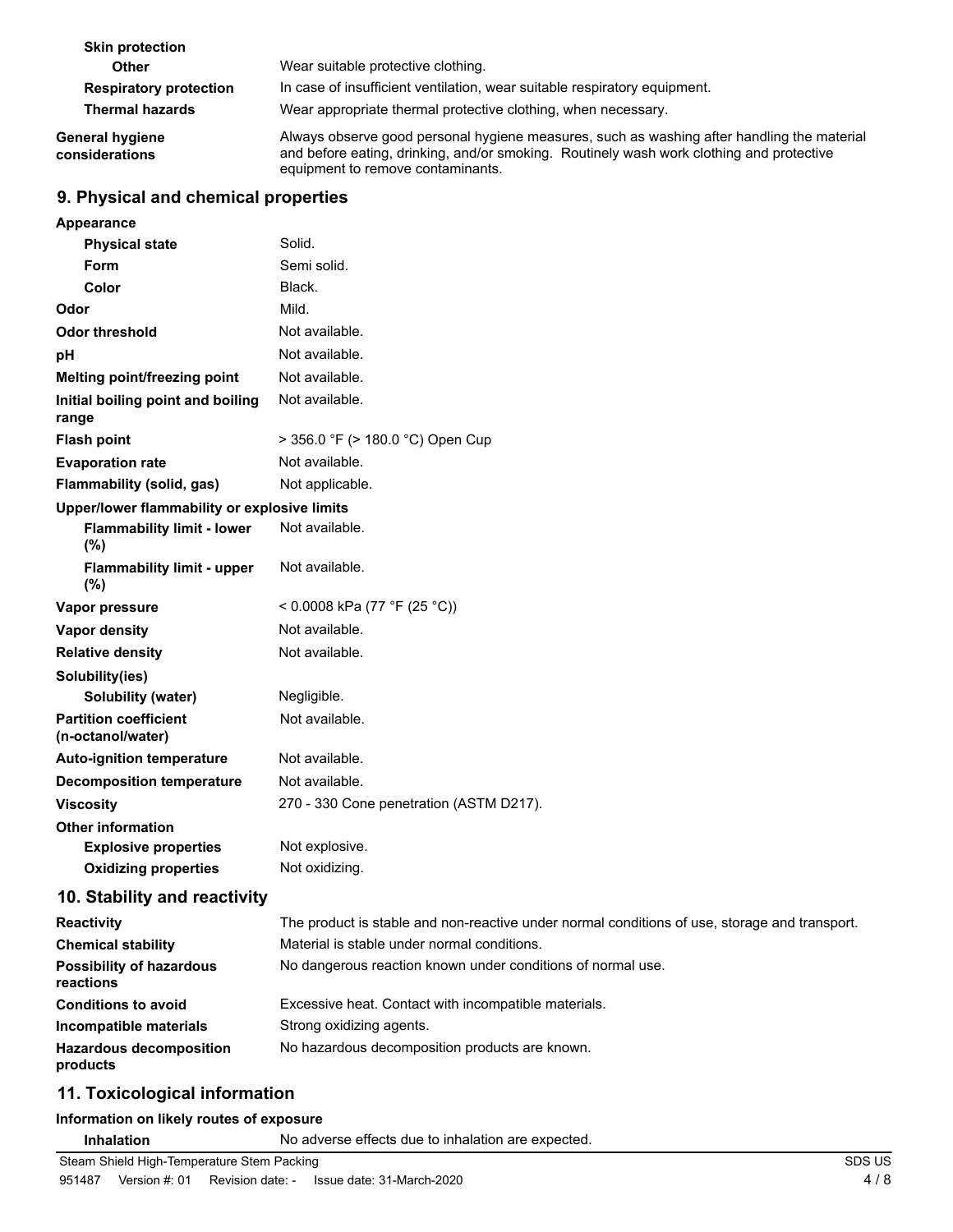| <b>Skin contact</b>                                                                | Prolonged skin contact may cause temporary irritation.                                                                                                       |  |                                                                                          |  |
|------------------------------------------------------------------------------------|--------------------------------------------------------------------------------------------------------------------------------------------------------------|--|------------------------------------------------------------------------------------------|--|
| Eye contact                                                                        | Direct contact with eyes may cause temporary irritation.                                                                                                     |  |                                                                                          |  |
| Ingestion                                                                          | May cause discomfort if swallowed.                                                                                                                           |  |                                                                                          |  |
| Symptoms related to the<br>physical, chemical and<br>toxicological characteristics | Direct contact with eyes may cause temporary irritation. Prolonged or repeated skin contact may<br>cause irritation.                                         |  |                                                                                          |  |
| Information on toxicological effects                                               |                                                                                                                                                              |  |                                                                                          |  |
| <b>Acute toxicity</b>                                                              | Not expected to be acutely toxic.                                                                                                                            |  |                                                                                          |  |
| <b>Components</b>                                                                  | <b>Species</b>                                                                                                                                               |  | <b>Test Results</b>                                                                      |  |
| Benzenesulfonic acid, dodecyl-, calcium salt (CAS 26264-06-2)                      |                                                                                                                                                              |  |                                                                                          |  |
| <u>Acute</u><br>Oral<br>LD50                                                       | Rat                                                                                                                                                          |  | 1300 mg/kg                                                                               |  |
| Calcium carbonate (CAS 471-34-1)                                                   |                                                                                                                                                              |  |                                                                                          |  |
| Acute<br>Oral                                                                      |                                                                                                                                                              |  |                                                                                          |  |
| LD50                                                                               | Rat                                                                                                                                                          |  | 6450 mg/kg                                                                               |  |
| Molybdenum disulfide (CAS 1317-33-5)                                               |                                                                                                                                                              |  |                                                                                          |  |
| <b>Acute</b>                                                                       |                                                                                                                                                              |  |                                                                                          |  |
| <b>Inhalation</b><br><b>LC50</b>                                                   | Rat                                                                                                                                                          |  | > 2820 mg/m3, 4 hours                                                                    |  |
| Silica gel, precipitated, crystalline-free (CAS 112926-00-8)                       |                                                                                                                                                              |  |                                                                                          |  |
| <b>Acute</b>                                                                       |                                                                                                                                                              |  |                                                                                          |  |
| Dermal                                                                             |                                                                                                                                                              |  |                                                                                          |  |
| LD50                                                                               | Rabbit                                                                                                                                                       |  | > 2000 mg/kg                                                                             |  |
| <b>Inhalation</b>                                                                  |                                                                                                                                                              |  |                                                                                          |  |
| <b>LC50</b>                                                                        | Rat                                                                                                                                                          |  | $>$ 2200 mg/m <sup>3</sup> , 4 hours                                                     |  |
| Oral                                                                               |                                                                                                                                                              |  |                                                                                          |  |
| LD50                                                                               | Rat                                                                                                                                                          |  | > 5000 mg/kg                                                                             |  |
| <b>Skin corrosion/irritation</b>                                                   | Prolonged skin contact may cause temporary irritation.                                                                                                       |  |                                                                                          |  |
| Serious eye damage/eye<br>irritation                                               | Direct contact with eyes may cause temporary irritation.                                                                                                     |  |                                                                                          |  |
| Respiratory or skin sensitization                                                  |                                                                                                                                                              |  |                                                                                          |  |
| <b>Respiratory sensitization</b>                                                   | Not a respiratory sensitizer.                                                                                                                                |  |                                                                                          |  |
| <b>Skin sensitization</b>                                                          | This product is not expected to cause skin sensitization.                                                                                                    |  |                                                                                          |  |
| Germ cell mutagenicity                                                             | mutagenic or genotoxic.                                                                                                                                      |  | No data available to indicate product or any components present at greater than 0.1% are |  |
| Carcinogenicity                                                                    | Not classifiable as to carcinogenicity to humans.                                                                                                            |  |                                                                                          |  |
|                                                                                    | IARC Monographs. Overall Evaluation of Carcinogenicity                                                                                                       |  |                                                                                          |  |
| (CAS 112926-00-8)<br><b>NTP Report on Carcinogens</b>                              | Silica gel, precipitated, crystalline-free<br>3 Not classifiable as to carcinogenicity to humans.                                                            |  |                                                                                          |  |
| heavy paraffinic (CAS 64741-88-4)                                                  | Mineral oil, petroleum distillates, solvent-refined (severe) Known To Be Human Carcinogen.<br>OSHA Specifically Regulated Substances (29 CFR 1910.1001-1053) |  |                                                                                          |  |
| Not listed.                                                                        |                                                                                                                                                              |  |                                                                                          |  |
| <b>Reproductive toxicity</b>                                                       | This product is not expected to cause reproductive or developmental effects.                                                                                 |  |                                                                                          |  |
| Specific target organ toxicity -<br>single exposure                                | Not classified.                                                                                                                                              |  |                                                                                          |  |
| Specific target organ toxicity -<br>repeated exposure                              | Not classified.                                                                                                                                              |  |                                                                                          |  |
| <b>Aspiration hazard</b>                                                           | Not an aspiration hazard.                                                                                                                                    |  |                                                                                          |  |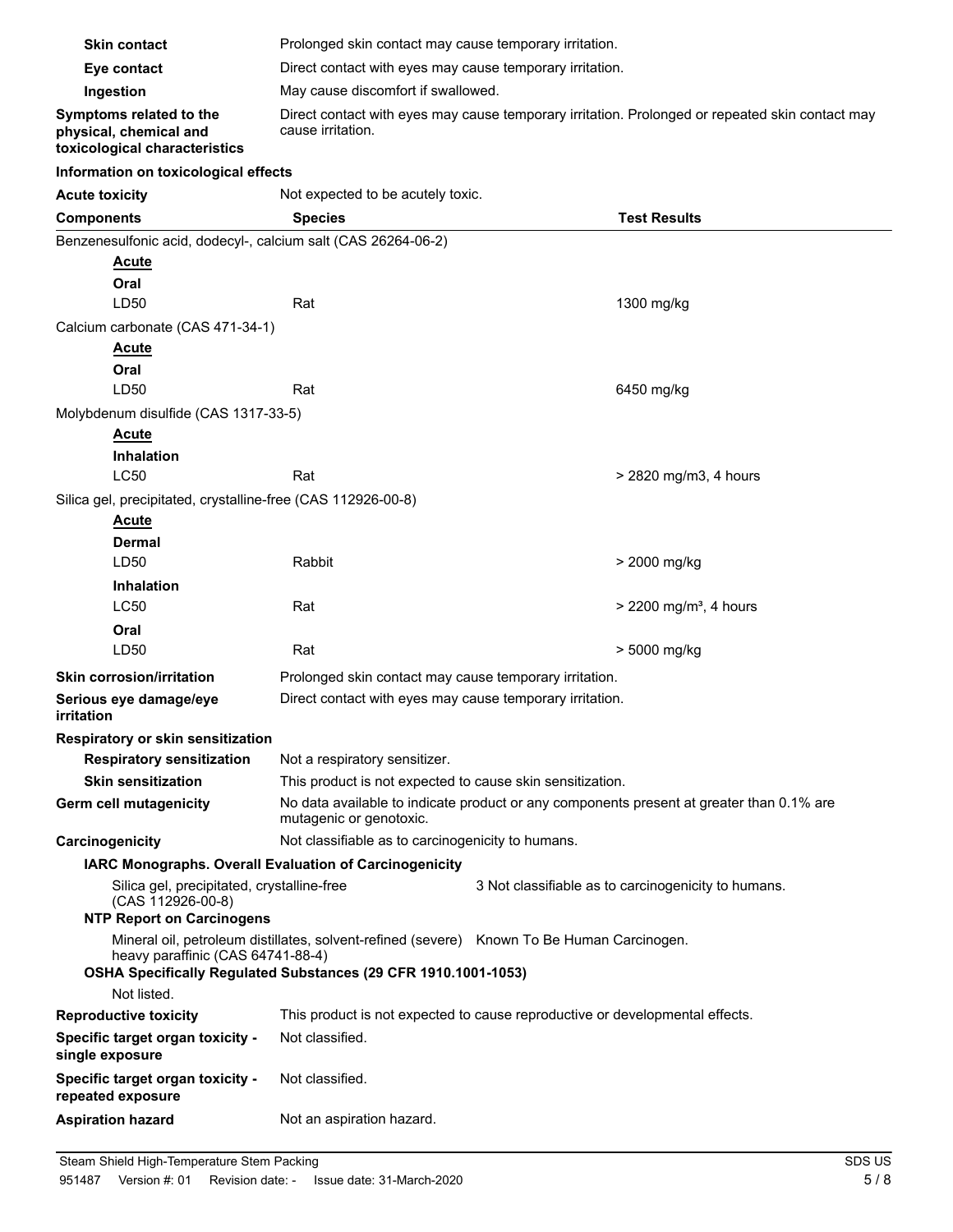| <b>Chronic effects</b>     | None known. |
|----------------------------|-------------|
| <b>Further information</b> | None known. |

# **12. Ecological information**

| <b>IZ. EUVIUYIUAI IIIIUIIIIAUUII</b>     |                                                                                                                   |                    |                                                                                                                                                                                             |  |
|------------------------------------------|-------------------------------------------------------------------------------------------------------------------|--------------------|---------------------------------------------------------------------------------------------------------------------------------------------------------------------------------------------|--|
| <b>Ecotoxicity</b>                       | Harmful to aquatic life.                                                                                          |                    |                                                                                                                                                                                             |  |
| <b>Components</b>                        |                                                                                                                   | <b>Species</b>     | <b>Test Results</b>                                                                                                                                                                         |  |
| Calcium carbonate (CAS 471-34-1)         |                                                                                                                   |                    |                                                                                                                                                                                             |  |
| <b>Aquatic</b>                           |                                                                                                                   |                    |                                                                                                                                                                                             |  |
| Acute                                    |                                                                                                                   |                    |                                                                                                                                                                                             |  |
| Fish                                     | LC50                                                                                                              |                    | Western mosquitofish (Gambusia affinis) > 56000 mg/l, 96 Hours                                                                                                                              |  |
| Persistence and degradability            | No data is available on the degradability of this product.                                                        |                    |                                                                                                                                                                                             |  |
| <b>Bioaccumulative potential</b>         |                                                                                                                   | No data available. |                                                                                                                                                                                             |  |
| <b>Mobility in soil</b>                  | The product is insoluble in water. Expected to have low mobility in soil.                                         |                    |                                                                                                                                                                                             |  |
| Other adverse effects                    | None known.                                                                                                       |                    |                                                                                                                                                                                             |  |
| 13. Disposal considerations              |                                                                                                                   |                    |                                                                                                                                                                                             |  |
| <b>Disposal instructions</b>             | Collect and reclaim or dispose in sealed containers at licensed waste disposal site.                              |                    |                                                                                                                                                                                             |  |
| Local disposal regulations               | Dispose in accordance with all applicable regulations.                                                            |                    |                                                                                                                                                                                             |  |
| Hazardous waste code                     | The waste code should be assigned in discussion between the user, the producer and the waste<br>disposal company. |                    |                                                                                                                                                                                             |  |
| Waste from residues / unused<br>products | Disposal instructions).                                                                                           |                    | Dispose of in accordance with local regulations. Empty containers or liners may retain some<br>product residues. This material and its container must be disposed of in a safe manner (see: |  |
| Contaminated packaging                   |                                                                                                                   |                    | Since emptied containers may retain product residue, follow label warnings even after container is                                                                                          |  |

#### **14. Transport information**

#### **DOT**

Not regulated as dangerous goods.

#### **IATA**

Not regulated as dangerous goods.

#### **IMDG**

Not regulated as dangerous goods.

#### **Transport in bulk according to** Not applicable. **Annex II of MARPOL 73/78 and the IBC Code**

### **15. Regulatory information**

**US federal regulations**

This product is not known to be a "Hazardous Chemical" as defined by the OSHA Hazard Communication Standard, 29 CFR 1910.1200.

emptied. Empty containers should be taken to an approved waste handling site for recycling or

#### **TSCA Section 12(b) Export Notification (40 CFR 707, Subpt. D)**

disposal.

Not regulated.

Benzenesulfonic acid, dodecyl-, calcium salt (CAS 26264-06-2) Listed. **SARA 304 Emergency release notification** Not regulated.

**OSHA Specifically Regulated Substances (29 CFR 1910.1001-1053)**

Not listed.

**Toxic Substances Control Act (TSCA)** All components of the mixture on the TSCA 8(b) inventory are designated "active".

# **Superfund Amendments and Reauthorization Act of 1986 (SARA)**

**SARA 302 Extremely hazardous substance** Not listed.

**SARA 311/312 Hazardous** No **chemical**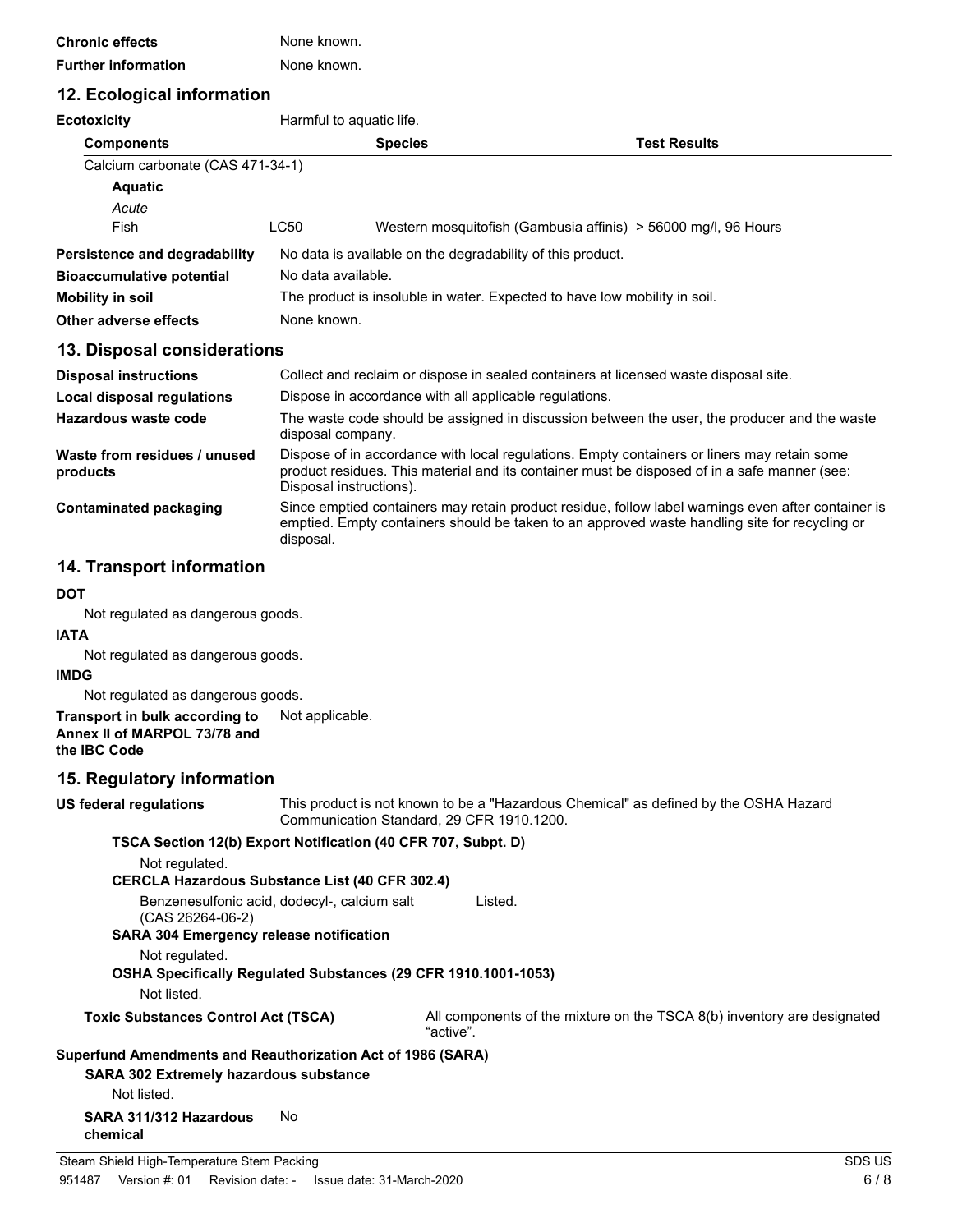Not regulated.

#### **Other federal regulations**

**Clean Air Act (CAA) Section 112 Hazardous Air Pollutants (HAPs) List**

Not regulated.

# **Clean Air Act (CAA) Section 112(r) Accidental Release Prevention (40 CFR 68.130)**

Not regulated.

**Safe Drinking Water Act** Contains component(s) regulated under the Safe Drinking Water Act. **(SDWA)**

### **US state regulations**

### **US. Massachusetts RTK - Substance List**

Benzenesulfonic acid, dodecyl-, calcium salt (CAS 26264-06-2) Calcium carbonate (CAS 471-34-1) Mineral oil, petroleum distillates, solvent-refined (severe) heavy paraffinic (CAS 64741-88-4) Molybdenum disulfide (CAS 1317-33-5) Silica gel, precipitated, crystalline-free (CAS 112926-00-8)

### **US. New Jersey Worker and Community Right-to-Know Act**

Benzenesulfonic acid, dodecyl-, calcium salt (CAS 26264-06-2) Calcium carbonate (CAS 471-34-1) Silica gel, precipitated, crystalline-free (CAS 112926-00-8)

# **US. Pennsylvania Worker and Community Right-to-Know Law**

Benzenesulfonic acid, dodecyl-, calcium salt (CAS 26264-06-2) Calcium carbonate (CAS 471-34-1)

### **US. Rhode Island RTK**

Calcium carbonate (CAS 471-34-1) Mineral oil, petroleum distillates, solvent-refined (severe) heavy paraffinic (CAS 64741-88-4)

#### **California Proposition 65**

California Safe Drinking Water and Toxic Enforcement Act of 1986 (Proposition 65): This material is not known to contain any chemicals currently listed as carcinogens or reproductive toxins. For more information go to www.P65Warnings.ca.gov.

#### **US. California. Candidate Chemicals List. Safer Consumer Products Regulations (Cal. Code Regs, tit. 22, 69502.3, subd. (a))**

Mineral oil, petroleum distillates, solvent-refined (severe) heavy paraffinic (CAS 64741-88-4)

### **International Inventories**

| Country(s) or region        | <b>Inventory name</b>                                                       | On inventory (yes/no)* |
|-----------------------------|-----------------------------------------------------------------------------|------------------------|
| Australia                   | Australian Inventory of Chemical Substances (AICS)                          | Yes.                   |
| Canada                      | Domestic Substances List (DSL)                                              | Yes                    |
| Canada                      | Non-Domestic Substances List (NDSL)                                         | No                     |
| China                       | Inventory of Existing Chemical Substances in China (IECSC)                  | Yes                    |
| Europe                      | European Inventory of Existing Commercial Chemical<br>Substances (EINECS)   | No                     |
| Europe                      | European List of Notified Chemical Substances (ELINCS)                      | No.                    |
| Japan                       | Inventory of Existing and New Chemical Substances (ENCS)                    | No.                    |
| Korea                       | Existing Chemicals List (ECL)                                               | Yes                    |
| New Zealand                 | New Zealand Inventory                                                       | No                     |
| Philippines                 | <b>Philippine Inventory of Chemicals and Chemical Substances</b><br>(PICCS) | Yes.                   |
| Taiwan                      | Taiwan Chemical Substance Inventory (TCSI)                                  | Yes                    |
| United States & Puerto Rico | Toxic Substances Control Act (TSCA) Inventory                               | Yes                    |

\*A "Yes" indicates this product complies with the inventory requirements administered by the governing country(s).

A "No" indicates that one or more components of the product are not listed or exempt from listing on the inventory administered by the governing country(s).

# **16. Other information, including date of preparation or last revision**

| Issue date                                 | 31-March-2020            |        |
|--------------------------------------------|--------------------------|--------|
| <b>Revision date</b>                       | $\overline{\phantom{0}}$ |        |
| Version #                                  | 01                       |        |
| Steam Shield High-Temperature Stem Packing |                          | SDS US |